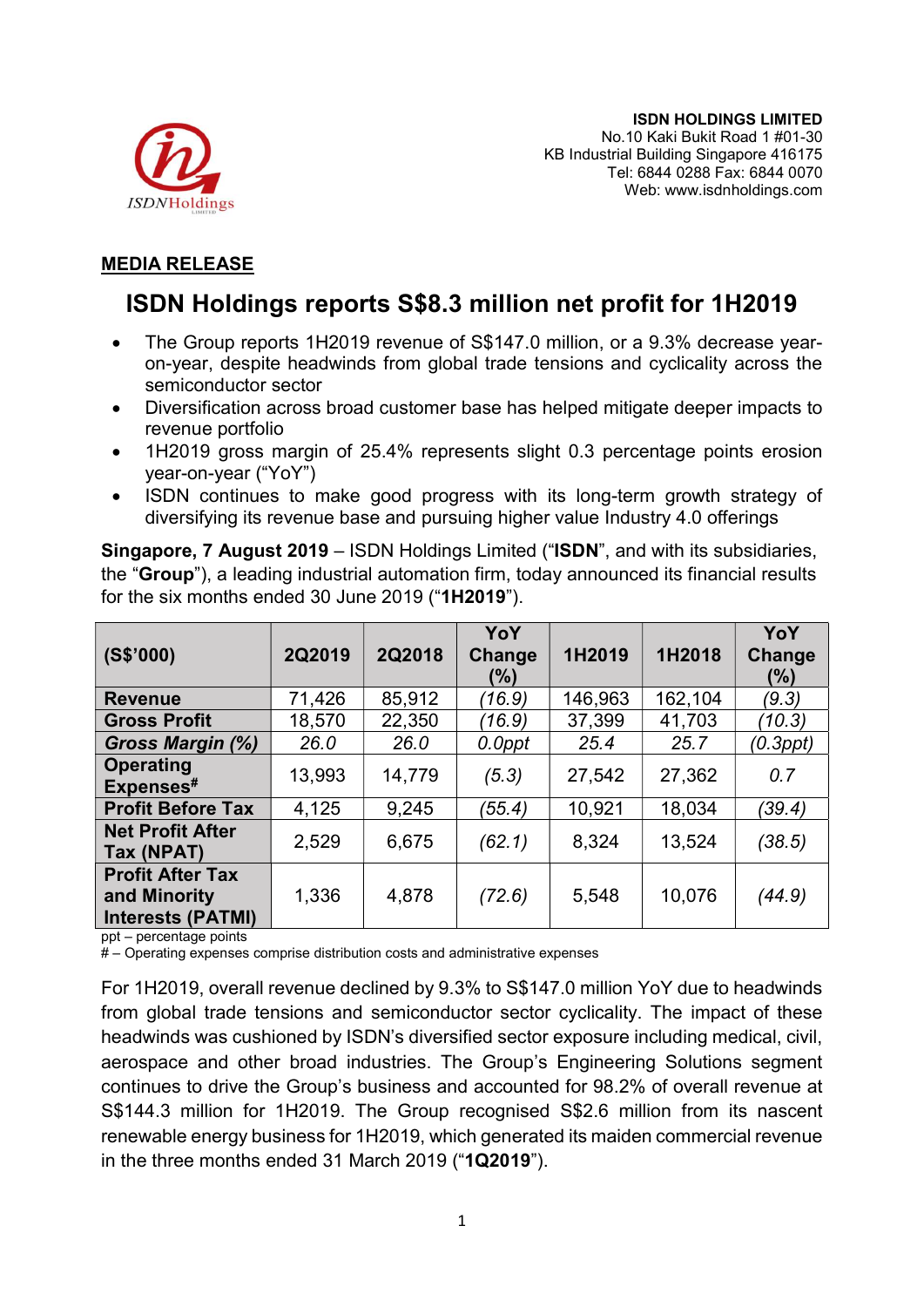Gross profit for 1H2019 decreased in tandem with revenue to S\$37.4 million (down 10.3% YoY). Excluding contributions from the mini-hydropower plants, the Group's core engineering business margins were largely in line with the previous corresponding period ("1H2018"), registering 25.8% (1H2018: 25.7%) vs 25.4% on total Group basis for 1H2019.

Operating expenses, comprising distribution costs and administrative expenses, remained largely flat with a 0.7% YoY increase to S\$27.5 million for 1H2019, primarily driven by an increase in distribution costs offset by lower administrative expenses.

As a result, the Group registered a profit before tax of S\$10.9 million for 1H2019 compared to S\$18.0 million from 1H2018. The Group registered a net profit of S\$8.3 million with net profit attributable to shareholders of S\$5.5 million for 1H2019 as compared to 1H2018 Group net profit of S\$13.5 million and S\$10.1 million net profit to shareholders respectively.

On a quarter basis, the Group's revenue fell by 16.9% to S\$71.4 million for the three months ended 30 June 2019 ("2Q2019") from S\$85.9 million for the previous corresponding quarter ("2Q2018"). In line with the revenue fall, gross profit decreased 16.9% YoY to S\$18.6 million for 2Q2019, although keeping overall GPM stable at 26.0% for 2Q2019, similar to 2Q2018. Net profit and net profit attributable to shareholders were S\$2.5 million and S\$1.3 million respectively (2Q2018: S\$6.7 million and S\$4.9 million respectively).

Mr Teo Cher Koon, ISDN's Managing Director and President, said, "The on-going trade disputes have created a negative drag on the global economy, and coupled with the weaker Renminbi, have affected our first half financial performance. We take some comfort in knowing that our diversified customer base has helped ISDN weather past periods of economic difficulties effectively, and is already helping to mitigate impact from macroeconomic headwinds today.

Our initiatives to broaden our geographic footprint in South East Asian countries like Vietnam should continue to build long-term growth diversification and increase exposure to promising new high growth markets close to our corporate headquarters in Singapore.

While we are managing the business with caution, we continue to strengthen our core business value by upgrading our technological capabilities to position ourselves better to capitalise on the powerful long-term growth of Industry 4.0 spending throughout Asia."

- End -

This news release is to be read in conjunction with the Group's announcement concurrently posted on SGXNET.